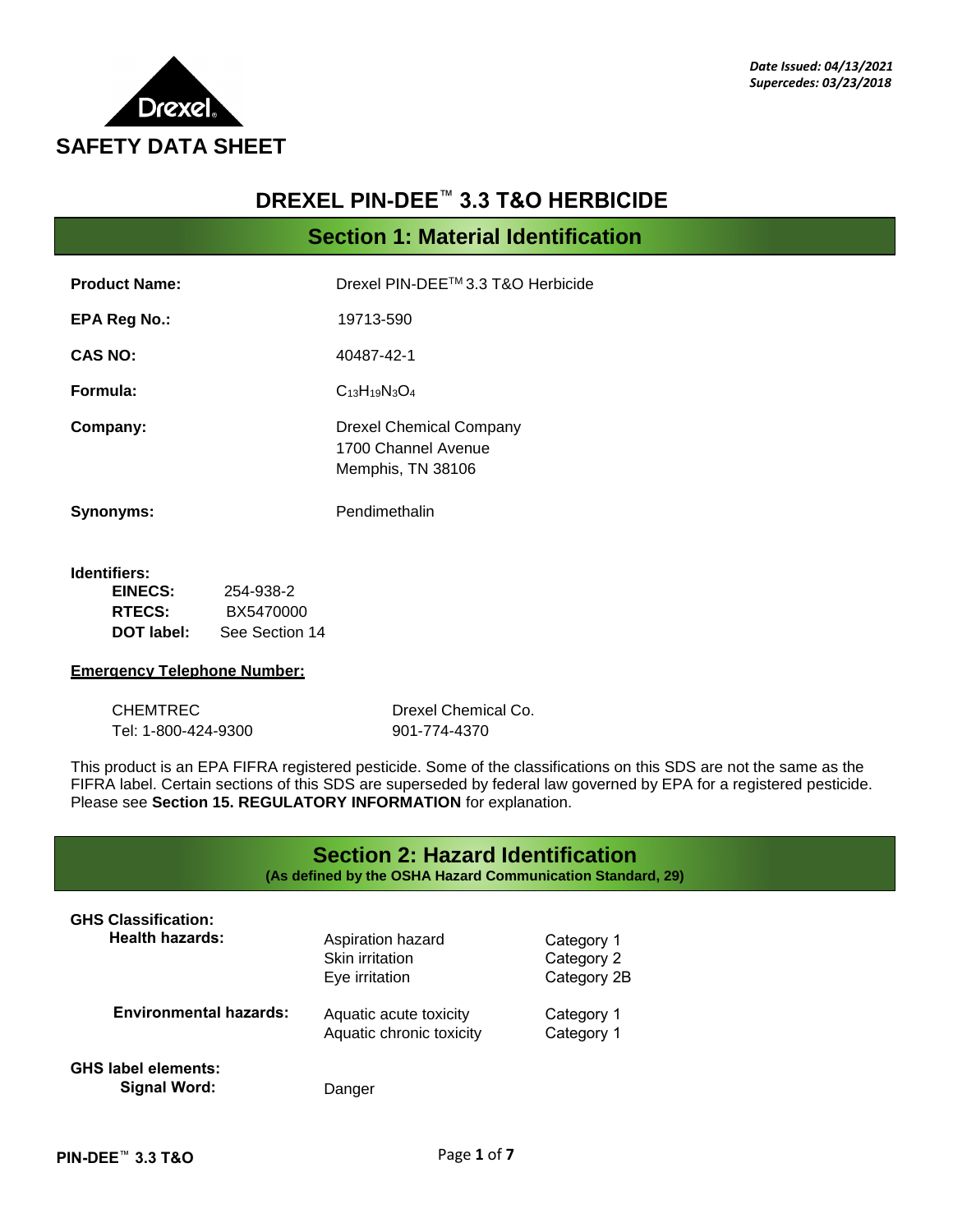| <b>Hazard statements:</b>        | May be fatal if swallowed and enters airways.<br>Causes skin irritation.<br>Causes eye irritation.<br>Very toxic to aquatic life.<br>Very toxic to aquatic life with long lasting effects.                                                                                                                                                                                                                                                                                                                                                  |
|----------------------------------|---------------------------------------------------------------------------------------------------------------------------------------------------------------------------------------------------------------------------------------------------------------------------------------------------------------------------------------------------------------------------------------------------------------------------------------------------------------------------------------------------------------------------------------------|
| <b>Precautionary statements:</b> |                                                                                                                                                                                                                                                                                                                                                                                                                                                                                                                                             |
| <b>Prevention:</b>               | Avoid ingestion of even very small amounts; do not consume or store food or<br>tobacco in the work area; wash hands and face with soap and water before<br>smoking or eating.<br>Wash exposed skin thoroughly after handling. Use gloves chemically resistant to<br>this material. Examples of preferred glove barrier materials include: Neoprene,<br>Nitrile/butadiene rubber ("nitrile" or "NBR") or Polyvinyl chloride ("PVC" or "vinyl").<br>Wear eye protection/face protection (see Section 8).<br>Avoid release to the environment. |
| <b>Response:</b>                 | If swallowed: Immediately call a POISON CENTER or doctor. Do NOT induce<br>vomiting.<br>If on skin: Wash with plenty of water. If skin irritation or rash occurs: Get<br>medical attention. Take off contaminated clothing and wash before reuse.<br>If in eyes: Hold eye open and rinse slowly and gently with water for 15 to 20<br>minutes. Remove contact lenses, if present, after the first 5 minutes, then continue<br>rinsing. If eye irritation persists: Get medical advice/attention.<br>Collect spillage.                       |
| Storage:                         | Store locked up.                                                                                                                                                                                                                                                                                                                                                                                                                                                                                                                            |
| Disposal:                        | Dispose of contents/container to hazardous or special waste collection point.                                                                                                                                                                                                                                                                                                                                                                                                                                                               |

| <b>Section 3: Composition Information</b> |                |                  |                   |
|-------------------------------------------|----------------|------------------|-------------------|
| <b>Components</b><br>Active Ingredient:   | % By Wt.       | <b>OSHA PEL:</b> | <b>ACGIH TLV:</b> |
| Pendimethalin<br>Inert Ingredients:       | 37.4%<br>62.6% | N/Av<br>N/A      | 6 mg/m $3$<br>N/A |

# **Section 4: First-Aid Measures**

Have the product container or label with you when calling a poison control center or doctor or going for treatment.

**If in Eyes:** Hold eye open and rinse slowly and gently with water for 15 to 20 minutes. Remove contact lenses, if present, after the first 5 minutes, then continue rinsing eye. Call a poison control center or doctor for treatment advice.

**If Swallowed:** Call a poison control center or doctor immediately for treatment advice. Do not give any liquid to the person. Do not induce vomiting unless told to do so by a poison control center or doctor. Do not give anything by mouth to an unconscious or convulsing person.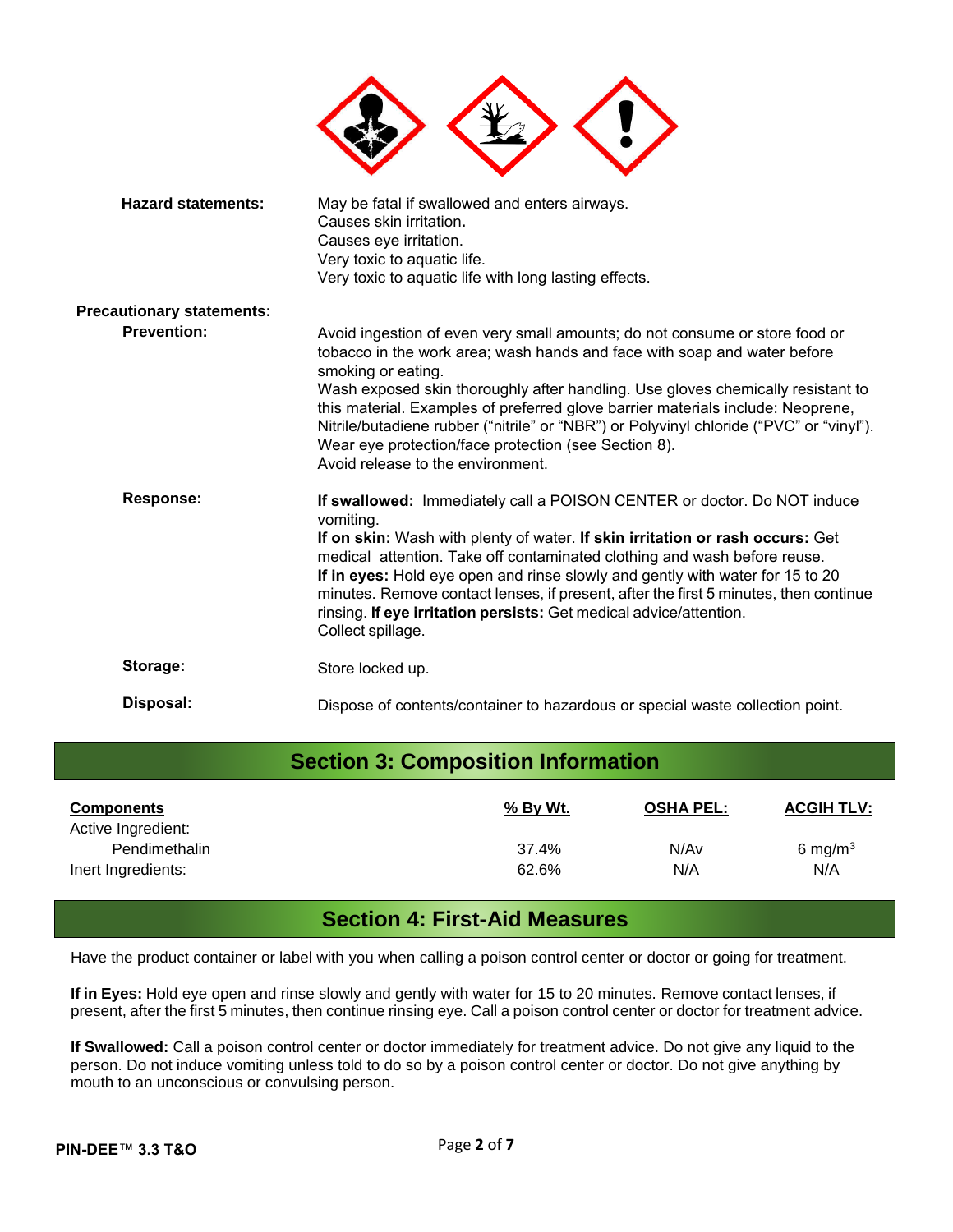**If on Skin or Clothing:** Take off contaminated clothing. Rinse skin immediately with plenty of water for 15 to 20 minutes. Call a poison control center or doctor for treatment advice.

**If Inhaled:** Move person to fresh air. If person is not breathing, call 911 or an ambulance, then give artificial respiration, preferably mouth-to-mouth, if possible. Call a poison control center or doctor for further treatment advice.

**Note to Physician**: Contains aromatic naphtha – vomiting may cause aspiration pneumonia. Because of increased risk of chemical pneumonia or pulmanory edema caused by aspiration of the hydrocarbon solvent, vomiting should be induced only under professional supervision.

# **Section 5: Fire Fighting Measures**

**Fire Hazards:** Closed containers may rupture if exposed to excess heat or flame due to a build-up of internal pressure. Thermal decomposition during a fire can produce fumes and irritating gases.

 **Flammability classification (OSHA 29 CFR 1910.1200):** Non-Combustible **Flash point: >200°F Lower flammable limit (% by volume):** N/Av **Upper flammable limit (% by volume):** N/Av

**Fire Fighting Procedures:** Keep people away. Isolate fire and deny unnecessary entry. Evacuate the area and fight the fire from upwind at a safe distance to avoid hazardous vapors or decomposition products. Dike and collect fireextinguishing water to prevent environmental damage and excessive waste runoff.

**Firefighting media:** Use foam, dry chemical, carbon dioxide, or water fog when fighting fires involving this product. Do not use water jet, as this may spread burning material. Minimize the use of water to avoid environmental contamination. Contain all runoff.

#### **Special Protective Equipment for Firefighters:**

Wear positive-pressure self-contained breathing apparatus (SCBA) and protective firefighting clothing (includes firefighting helmet, coat, trousers, boots, and gloves). Use full face shield and operate in positive pressure mode. Avoid contact with this material during firefighting operations. If contact is likely, change to full chemical resistant firefighting clothing with self-contained breathing apparatus. If this is not available, wear full chemical resistant clothing with selfcontained breathing apparatus and fight fire from a remote location. For protective equipment in post-fire or non-fire clean-up situations, refer to the relevant sections.

**Hazardous Combustion Products:** Carbon oxides, nitrogen oxides, irritating fumes and smoke.

**(NFPA): Health: Flammability: Reactivity:**  2 2 1

# **Section 6: Accidental Release Measures**

## **Steps to be taken if Material is Released or Spilled:**

 Contain spilled material if possible. Small spills: Absorb spilled material with inert, non-combustible absorbent material and sweep up. Collect in suitable and properly labeled containers. Large spills: Contact Drexel Chemical Co. for clean-up assistance. See Section 13, Disposal Considerations, for additional information.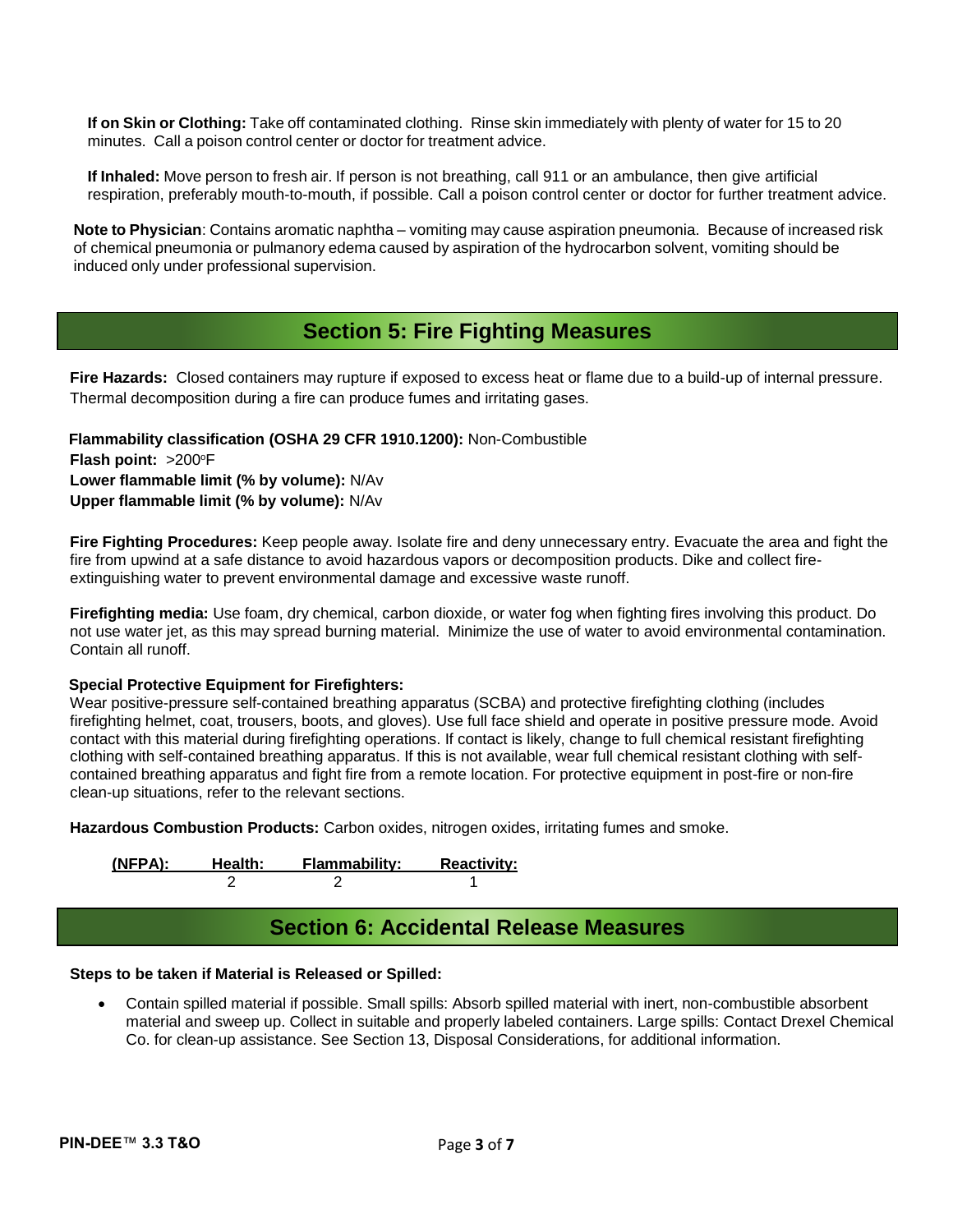#### **Personal Precautions:**

 Isolate area. Keep unnecessary and unprotected personnel from entering the area. Refer to Section 7, Handling, for additional precautionary measures. Spilled material may cause a slipping hazard. Ventilate area of leak or spill. Use appropriate safety equipment. For additional information, refer to Section 8, Exposure Controls and Personal Protection.

**Environmental Precautions:** Prevent from entering into soil, ditches, sewers, waterways and/or groundwater. See Section 12, Ecological Information.

# **Section 7: Handling and Storage**

# **KEEP OUT OF REACH OF CHILDREN**

- **Handling: General Handling:** Avoid contact with eyes, skin, and clothing. Wash thoroughly with soap and water after handling. Do not swallow. Avoid breathing vapor. Use with adequate ventilation. Wear chemical protective equipment when handling. Keep away from heat, sparks and flame. See Section 8, Exposure Controls and Personal Protection.
- **Storage:** Store in a cool, dry, well ventilated and secure area designated specifically for pesticides and away from heat, flame and ignition sources. Keep in original containers and keep containers closed when not in use. Do not store in excessive heat. Do not store near children, food, foodstuffs, drugs or potable water supplies.

## **Section 8: Exposure Controls/ Personal Protection**

## **Exposure Limits:** TLV Pendimethalin 6mg/m<sup>3</sup>

#### **Personal Protection:**

**Eye/Face Protection:** Wear safety glasses with side shields or chemical splash goggles to prevent vapors or mists from entering the eyes. If using a full face shield, always use safety glasses or goggles along with the face shield to ensure adequate protection of the eyes.

**Skin Protection:** Use protective clothing chemically resistant to this material. Selection of specific items such as face shield, boots, apron, or full body suit will depend on the task. Safety shower should be located in immediate work area. Remove contaminated clothing immediately, wash skin area with soap and water, and launder clothing before reuse or dispose of properly. Items which cannot be decontaminated, such as shoes, belts and watchbands, should be removed and disposed of properly.

**Hand protection:** Use gloves chemically resistant to this material. Examples of preferred glove barrier materials include: Neoprene, Nitrile/butadiene rubber ("nitrile" or "NBR") or Polyvinyl chloride ("PVC" or "vinyl").

**Respiratory Protection:** Respiratory protection should be worn when there is a potential to exceed the exposure limit requirements or guidelines. When handling in enclosed areas, when large quantities of mists are generated or prolonged exposure is possible in excess of the TLV, use a respirator with either an organic vapor-removing cartridge with a prefilter approved for pesticides (MSHA/NIOSH approval number prefix TC-23C) or a canister approved for pesticides (MSHA/NIOSH approval number prefixTC-14G).

**Ingestion:** Avoid ingestion of even very small amounts; do not consume or store food or tobacco in the work area; wash hands and face with soap and water before smoking or eating.

### **Engineering Controls:**

**Ventilation:** When handling this product proper ventilation is required to maintain exposure below the TLV. Ventilate all transport vehicles prior to unloading. Facilities storing or utilizing this material should be equipped with and eyewash facility and safety shower.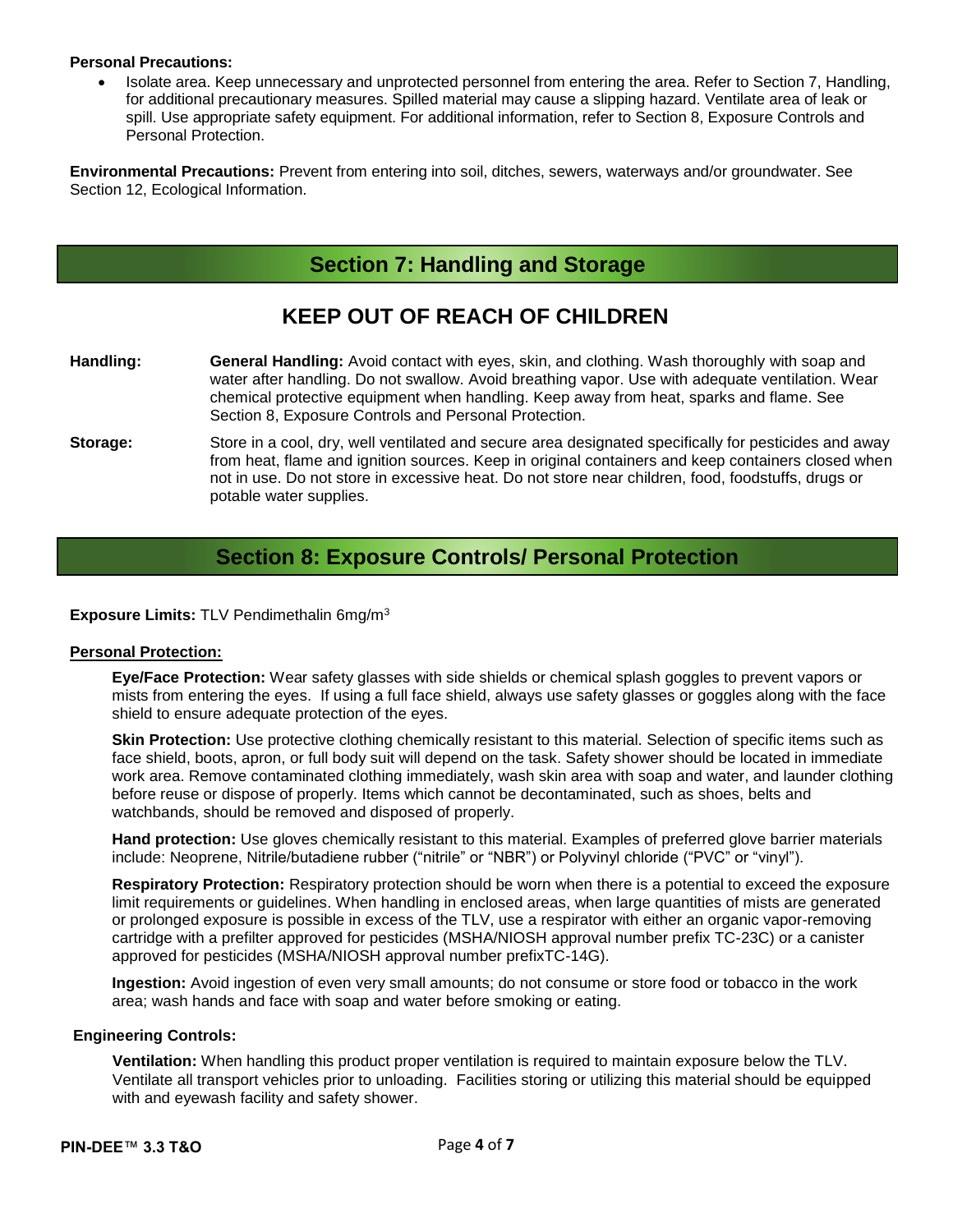# **Section 9: Physical and Chemical Properties**

| <b>Physical State:</b>       | Liquid                             |
|------------------------------|------------------------------------|
| Color:                       | Dark amber                         |
| Odor:                        | Aromatic odor                      |
| <b>Flash Point:</b>          | $>200^{\circ}$ F                   |
| Vapor Pressure (mmHg):       | N/Av                               |
| <b>Boiling Point:</b>        | N/Av                               |
| Vapor Density (air $= 1$ ):  | N/Av                               |
| Bulk Density ( $H_2O = 1$ ): | 8.81 Lbs. /gal.                    |
| <b>Freezing Point:</b>       | <20°F                              |
| Solubility in water (wt. %): | Emulsifiable                       |
| pH:                          | 6-7 (20 - 40 g/l, 20 $^{\circ}$ C) |
| <b>Viscosity:</b>            | N/Av                               |

# **Section 10: Stability and Reactivity**

| Stability/Instability:                   | Thermally stable at typical use temperatures and in closed containers.                         |
|------------------------------------------|------------------------------------------------------------------------------------------------|
| <b>Conditions to Avoid:</b>              | Avoid heat of open flame and ignition sources.                                                 |
| <b>Incompatible Materials:</b>           | Nitric Acid, Sulfuric Acid, oxidizing agents, strong alkalies.                                 |
| Hazardous Polymerization: Will not occur |                                                                                                |
| <b>Thermal Decomposition:</b>            | Decomposition products can include carbon oxides, nitrogen oxides, ammonia and<br>fumes/smoke. |

# **Section 11: Toxicological Information**

## **Ingestion:**

Oral LD50, (rat): >3,000 mg/kg

## **Dermal:**

Dermal LD50, (rat): >2,000 mg/kg

## **Inhalation:**

 $\bullet$  Inhalation (4h) LC50,(rat): >5.35 mg/l

## **Eye Irritation (rabbit):**

• Slightly irritating

## **Skin Irritation (rabbit):**

• Slightly irritating

## **PIN-DEE**™ **3.3 T&O**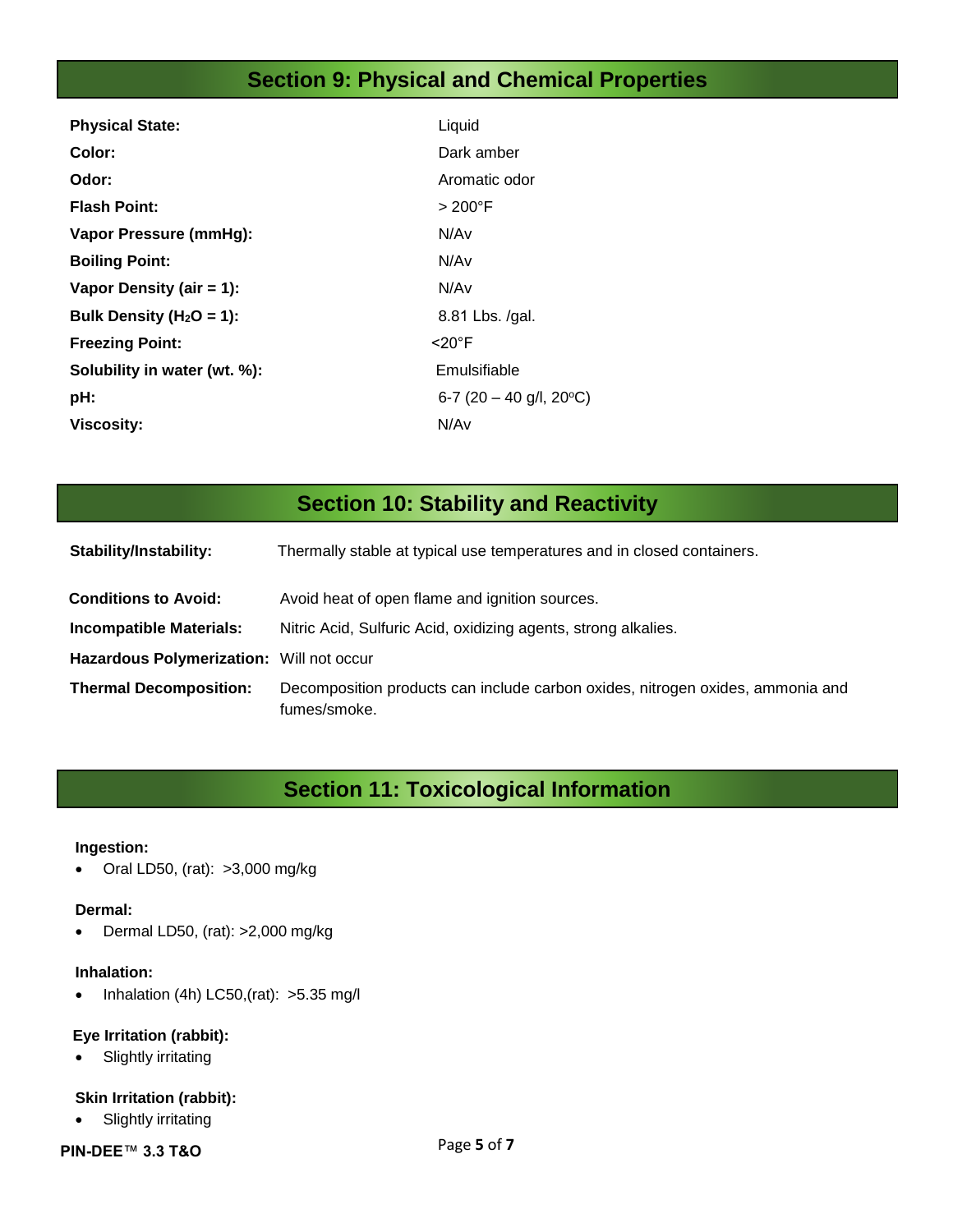## **Sensitization Skin:**

Non-sensitizer (guinea pig)

## **Chronic Toxicity (Pendimethalin):**

No organotoxicity observed after repeated administration to animals.

## **Carcinogenicity (Pendimethalin):**

 Listed by EPA as Group C – Possible Human Carcinogen. Not listed by IARC, NTP, ACGIH or OSHA as carcinogenic.

## **Teratogenicity, mutagenicity, and other reproductive effects (Pendimethalin):**

None found in animal tests at doses that were not toxic to parent animals.

# **Section 12: Ecological Information**

Information provided for pendimethalin:

## **ENVIRONMENTAL FATE:**

 This product is highly toxic to fish and aquatic invertebrates, slightly toxic to birds, and practically non-toxic to bees on an acute basis.

#### **Persistence and Degradability:**

 Not readily biodegradable. Adsorption to solid soil particles is probable, therefore contamination of groundwater is not expected.

## **Aquatic Toxicity:**

- Daphnia magna: EC50: (0.28 ppm)
- Duckweed EC50: (43 mg/L)
- Rainbow Trout LC50: (0.138 ppm)
- Bluegill Sunfish LC50: (0.199 ppm)

#### **Bird Toxicity:**

• Mallard Duck Oral LD50: (1,421 mg/kg)

# **Section 13: Disposal Considerations**

If wastes and/or containers cannot be disposed of according to the product label directions, disposal of this material must be in accordance with your local or area regulatory authorities. This information presented below only applies to the material as supplied. The identification based on characteristic(s) or listing may not apply if the material has been used or otherwise contaminated. It is the responsibility of the waste generator to determine the toxicity and physical properties of the material generated to determine the proper waste identification and disposal methods in compliance with applicable regulations. If the material as supplied becomes a waste, follow all applicable regional, national and local laws.

# **Section 14: Transport Information**

#### **DOT:** Not regulated

**IMDG:** UN 3082, Environmentally Hazardous Substance, liquid, N.O.S. (Pendimethalin), 9, PG-III, Marine pollutant

**IATA:** UN 3082, Environmentally hazardous substances, liquid, n.o.s. (Pendimethalin), 9, PG-III